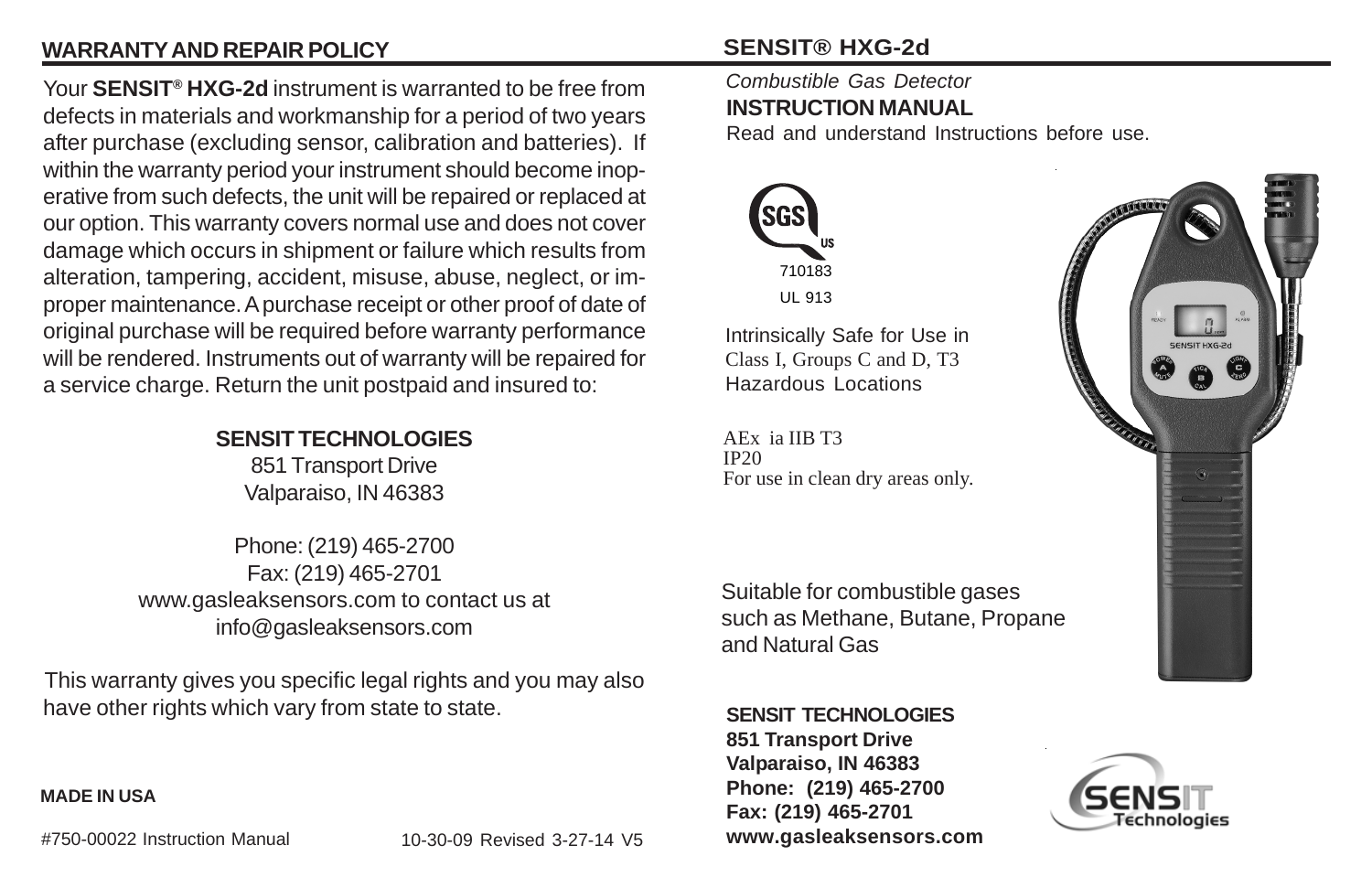## **CONTENTS**

#### *NOTICE*

**CAUTION:** This safety symbol is used to indicate a potentially hazardous situation which, if not avoided, may result in minor or moderate injury.

**WARNING:** This safety symbol is used to indicate a potentially hazardous situation which, if not avoided, may result in serious injury.

- **WARNING:** Do not replace batteries when an explosive atmosphere is present.
- **WARNING:** Use only DURACELL® PROCELL, Type PC1400 Alkaline **Batteries**
- **WARNING:** Do not mix batteries of different age or type.
- **WARNING:** For use in clean dry areas only.
- **WARNING:** Not for use in atmospheres of oxygen greater than 21%.
- **WARNING:** Substitution of components may impair intrinsic safety.
- **WARNING: ONLY** zero instrument in a gas free environment.
- **WARNING:** To maintain intrinsic safety, service must be performed by factory authorized technicians with approved replacement parts only.
- **WARNING:** All Accessories are to be used in an area known to be non-flammable.
- $\wedge$ **WARNING:** Use only sensor from SENSIT Technologies. PN 375-2611-01

**NOTE:** Performance/Accuracy aspects of this product have not been assessed and are not covered as a part of the SGS approval.

- Page # 3 Accessories and Parts
	- 4 General Description
	- 5 Specifications
	- 5-7 Product Features
	- 7 Sensor Type
	- 7 Sensor Filter Replacement / Cleaning
	- 8 Battery Installation
	- 9-11 Operation and Use
	- 12 Calibration Check
	- 12-13 Calibration
	- 14 Sensor Replacement
	- 15 Adjustable Features
	- 16 Warranty and Repair Policy (Back Cover)

## **ACCESSORIES AND PARTS**

#### **Standard Accessories** (included)

| Soft Carrying Pouch               | 360-00006  |
|-----------------------------------|------------|
| T10 Torx Wrench                   | 360-00105  |
| Duracell "C"Alkaline Battery (ea) | 310-00004* |
| Sensor Retainer Filter            | 360-00203  |
| Wrist Strap                       | 360-00040  |
| Instruction Manual                | 750-00022  |
|                                   |            |

#### **Optional Accessories and Parts**

| 870-00012   |
|-------------|
| 881-00017   |
| 881-00075   |
| 375-2611-01 |
| 365-00045   |
|             |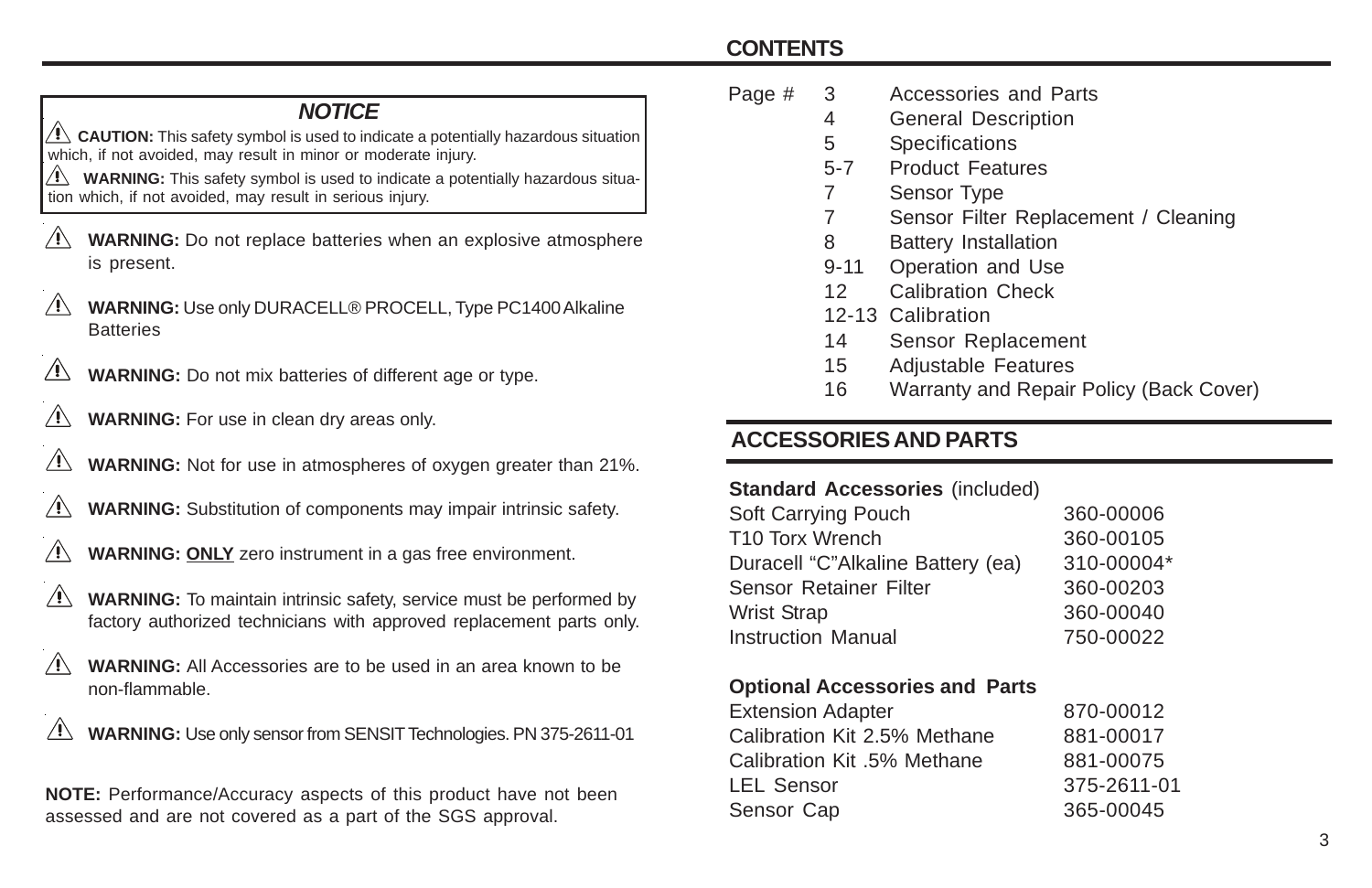#### **GENERAL DESCRIPTION SPECIFICATIONS**

The **Sensit® HXG-2d** is designed to detect combustible gases. This instrument incorporates an advanced low power semiconductor sensor to measure a wide variety of combustible gases in both the PPM and %LEL range. The PPM readings auto-range to %LEL when the concentration exceeds 990PPM (2%LEL methane). Optionally all readings can be set to a resolution of 0.1%LEL only (PPM off). An "on demand" backlight allows use in dark environments. A user activated "TICK" control assists in locating small gas leaks. Audible and visual alarms warn the operator of hazards. The alarms can be set in either the PPM or LEL modes. The default alarm is 10%LEL methane.

The instrument is adjusted at the factory for either methane or propane as the primary gas, and is calibrated accordingly. The primary gas can be selected when ordering.

The **Sensit® HXG-2d** meets US UL913 requirements when used with approved batteries.

The **Sensit® HXG-2d** is operated using approved alkaline batteries only.

 **WARNING: Never mix batteries of different age or type.**

| <b>SENSOR SPECIFICATIONS</b> |                   |                                                                                                                                                                                                                                                                                                                                                                                                                                                                       |                 |  |  |  |
|------------------------------|-------------------|-----------------------------------------------------------------------------------------------------------------------------------------------------------------------------------------------------------------------------------------------------------------------------------------------------------------------------------------------------------------------------------------------------------------------------------------------------------------------|-----------------|--|--|--|
| <b>TYPE</b>                  | <b>RESOLUTION</b> | <b>RANGE</b>                                                                                                                                                                                                                                                                                                                                                                                                                                                          | <b>ACCURACY</b> |  |  |  |
| <b>PPM</b>                   | 10ppm             | $0-990$ ppm                                                                                                                                                                                                                                                                                                                                                                                                                                                           | $±10\%$         |  |  |  |
| LEL                          | $0.1\%$           | 0-100%LEL                                                                                                                                                                                                                                                                                                                                                                                                                                                             | ±10%            |  |  |  |
| $\mathbf{r}$                 |                   | <b>PRODUCT SPECIFICATIONS</b><br>$10^{\prime\prime}$ $0^{\prime\prime}$ $10^{\prime\prime}$ $0^{\prime\prime}$ $0^{\prime\prime}$ $10^{\prime\prime}$ $0^{\prime\prime}$ $0^{\prime\prime}$ $0^{\prime\prime}$ $0^{\prime\prime}$ $0^{\prime\prime}$ $0^{\prime\prime}$ $0^{\prime\prime}$ $0^{\prime\prime}$ $0^{\prime\prime}$ $0^{\prime\prime}$ $0^{\prime\prime}$ $0^{\prime\prime}$ $0^{\prime\prime}$ $0^{\prime\prime}$ $0^{\prime\prime}$ $0^{\prime\prime}$ |                 |  |  |  |

| Size:             | $10"$ x 3" x 1.6" (254 x 76 x 41 mm) |
|-------------------|--------------------------------------|
| Weight:           | 1.2 $\text{lbs.}$ (544g)             |
| Operational Temp: | $-20$ to 40°C ( $-4$ to 104° F)      |
| Battery Life:     | Alkaline: 50 hours continuous        |

#### **PRODUCT FEATURES**

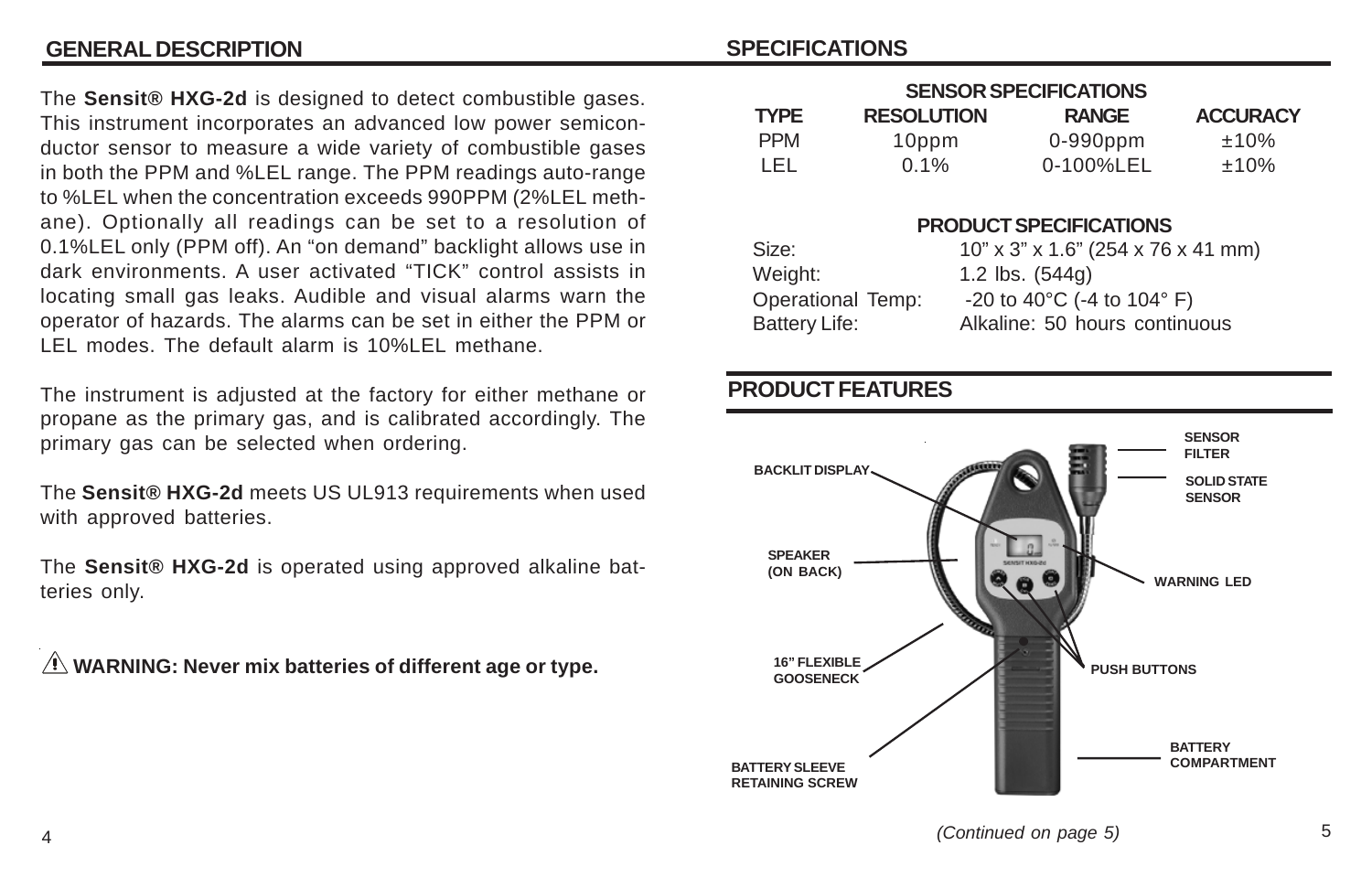#### **PRODUCT FEATURES** *continued from page 5*

**Sensit® HXG-2d** instruments are constructed of durable high impact ABS to withstand the rigors of field use.

Incorporated in the hand grip area is the battery compartment. All **Sensit® HXG-2d** instruments require 3. *Duracell PC1400* batteries provide approximately 50 hours of continuous use.

A push button located in the center of the instrument activates an audible tick sound that will help in locating the source of a gas leak. This tick is generated by using specialized circuitry in combination with the LEL sensor located at the end of the gooseneck assembly. The tick can be easily heard with the speaker located in the back of the instrument.

A flexible gooseneck is used to assist in locating the source of gas leaks and remote sampling.

The display continuously updates the operator of changes in gas concentrations and alerts of low battery power. A green LED on the left side indicates the instrument is ready for use. A red LED indicates the preset alarm points have been exceeded.

**There are 3 operational button pads on the front of all Sensit® HXG-2d instruments.**

## **(A) POWER/MUTE BUTTON:**

Operate the POWER and MUTE feature and exit menu items.

## **(B) TICK/CAL BUTTON:**

Use to operate TICK or begin calibration.

## **(C) LIGHT/ZERO BUTTON:**

Use to turn on the backlight or manually zero the sensor.

## **SENSOR TYPE**

# **Combustible Gas Sensor**

All **Sensit® HXG-2d** instruments incorporate a highly sensitive semiconductor type sensor. The function and accuracy of the sensor are monitored and controlled by specialized circuitry and a microprocessor. This sensor is capable of measuring concentrations of 10ppm of methane up to 100% LEL. Factory calibration uses methane gas. This sensor will detect many combustible gases.

# **SENSOR FILTER REPLACEMENT / CLEANING**

Remove sensor cap by pressing retaining tab located on side of sensor and pulling the cap away from base. Filter will be loose inside. Clean filter with mild soap and water and thoroughly dry filter cap. Replace Cap/Filter on base until retaining tab engages.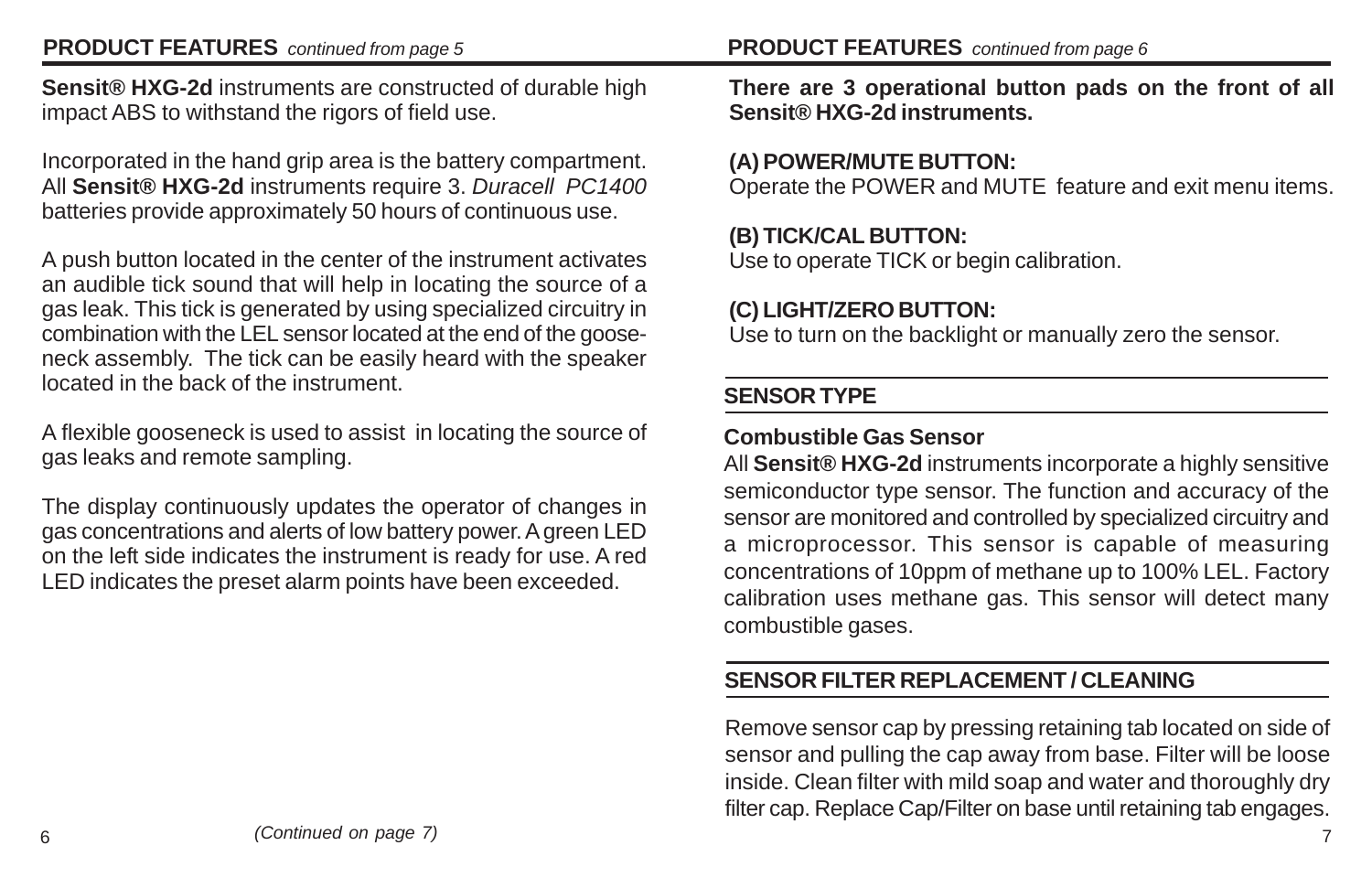## **BATTERY INSTALLATION/REPLACEMENT**

 **WARNING: Always change batteries in an environment free of combustible gases.**

# **WARNING: Do not mix batteries of different type or age.**

Battery replacement is necessary when the BAT icon is illuminated and the green LED is flashing. This warning indicates there is approximately 15 minutes or less operational time before the instrument turns off automatically due to insufficient battery power.

Remove the battery sleeve cover by removing the battery sleeve screw with a T-10 screwdriver. Depress the locking tab on the front of the handle with a coin or flat object and pull the battery sleeve handle away from the top or display area of the instrument.

Place 3 approved batteries into the battery holder. Observe the polarity markings on the inside of the battery holder for proper battery installation. Improper installation will cause the instrument not to operate. Replace the battery sleeve and allow the locking tab to snap into position. Replace the battery sleeve retaining screw. Check to be sure the handle is secure to the instrument body by firmly pulling the handle away. The handle will remain in place if a proper connection is made.

# **OPERATION AND USE**

#### **CAUTION: Always start any Sensit® HXG-2d in a gas free environment to ensure a proper zero.**

**1.** Push and hold the power button (A) until the display and backlight illuminates.

**2.** If the display fails to illuminate or the **BAT** icon is shown on the display, replace the batteries.

- **3.** During successful start-up the instrument will display:
	- a. Display all segments
	- b. Turn on and off the backlight
	- c. Display "S2d" as the model number
	- d. Display software version
	- e. Display "50.0%" or "10.0%" indicating the LEL Calibration point for the instrument
	- f. Display "dIS" indicating display resolution of PPM / %LEL or both.
	- g. Display "AL" followed by the alarm set point.
	- h. Activate the alarm sound and red LED for 3 beeps
	- i. Continue to flash all segments until proper warm-up is attained (no more than five minutes)
	- j. Flash "Zro" indicating fresh air zeroing
	- k. Working display is shown

**NOTE:** A failure to properly zero due to the presence of gas is indicated by "bAd" + cal icon illuminated on the display. Pressing the ZERO (C) button for 6 seconds and releasing will restart the zeroing process.

**NOTE**: If a sensor is completely inoperable or improperly zeroed at start up, the display will show "bAd"**.**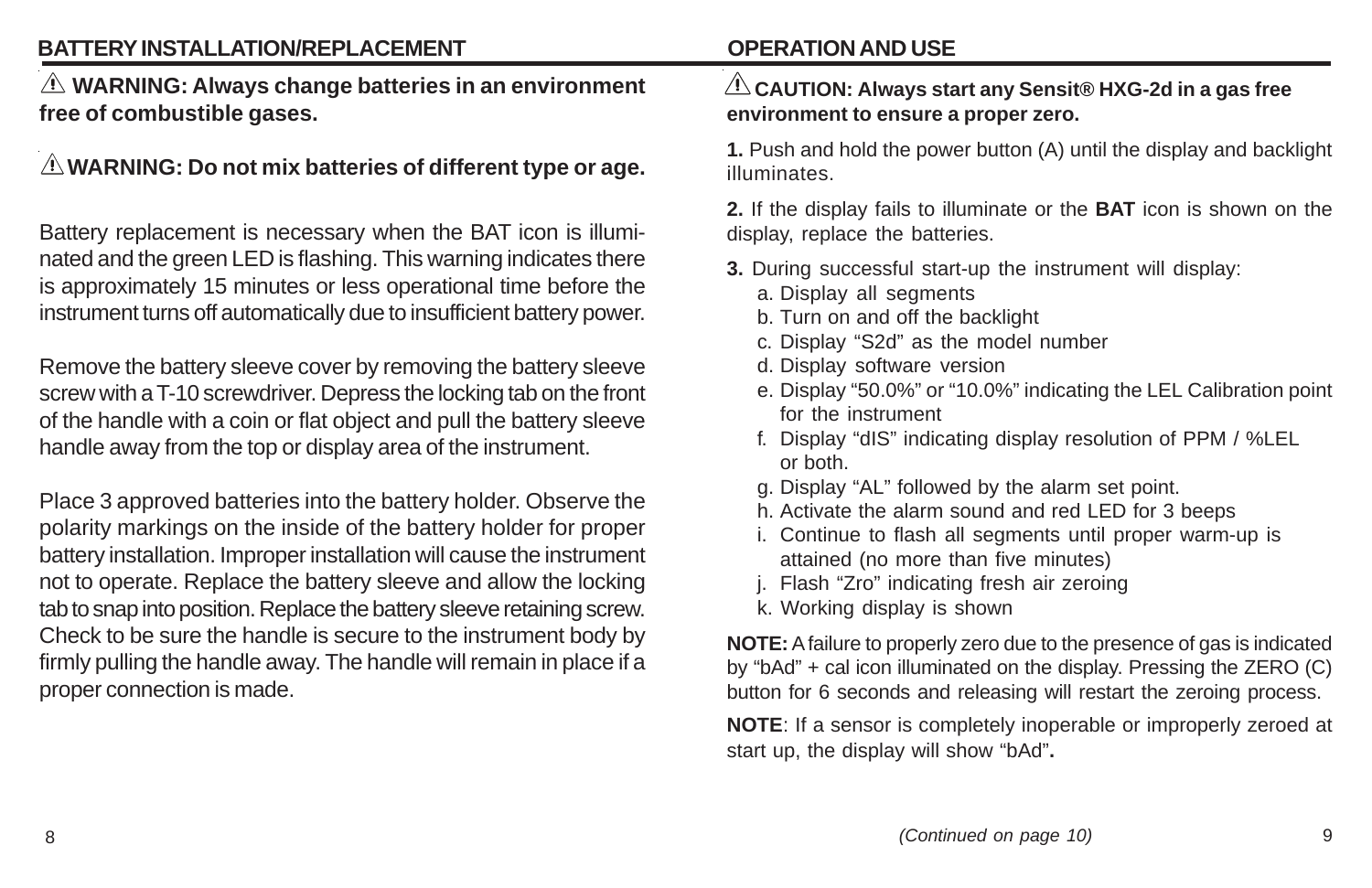## **OPERATION AND USE** *continued from page 8*

**4.** All instruments read with a resolution of 10ppm up to 990ppm. The scale automatically switch to LEL when 990ppm is exceeded with a resolution of 0.1% LEL. Optionally all readings may be displayed in LEL only. Readings beyond 100% LEL are indicated by "OL" (overload).

**5.** It may be necessary to manually zero the instrument based on company practices and environmental conditions.

### **A CAUTION: Zeroing should be done in a gas free environment only.**

**6.** When testing high areas or overhead lines the use of the optional extension adapter will allow a broom handle or painters stick to extend the instrument to the area where sensing must be accomplished. This slides onto the battery sleeve and is held in place by the locking nut assembly.

**7.** When a gas is sensed the display will update. If an alarm condition exists, based on a preset alarm point, the red LED will flash and the alarm will sound.

**8.** During an alarm condition (factory default at 10% LEL methane) the display will flash and an audible alarm will sound indicating a potentially unsafe environment. To disable the audible alarm press and release the MUTE button (A). To enable the alarm press and release it again.

#### **OPERATION AND USE** *continued from page 10*

#### **NOTE: These instruments have cross sensitivities to a variety of gases.**

**9.** To assist in locating the source of small combustible gas leaks or surveying areas outdoors or indoors, press and release the TICK/CAL button (B). This will start an audible tick preset at 2-3 ticks per second.

 Move the sensor toward the area suspected of leakage. As the sensor moves closer to a leak source the tick will increase. When the tick becomes a steady tone press the TICK/CAL button (B) again while keeping the sensor head in the same position. This will slow down the tick and allow the operator to find a higher concentration using the same procedure.

If there is no tick, press the TICK/CAL button (B) again to reset to the steady ticking sound. For best results always use the leak detector prior to using any liquid leak detection fluids as these sensors will detect their presence.

**10.** Following Country, Province, State, Municipal and/or Company procedures move to the areas where gas readings are suspected or must be tested. During sampling the respective readings may change. Audible and visual alarms will activate when the preset limits are reached.

**11.** When being used in dark areas press and release the LIGHT/ ZERO button (C) to turn on the back light Press again to turn off.

**12.** To turn instrument off, push and hold the POWER/MUTE button (A) for 5-6 seconds until "OFF" appears on the display.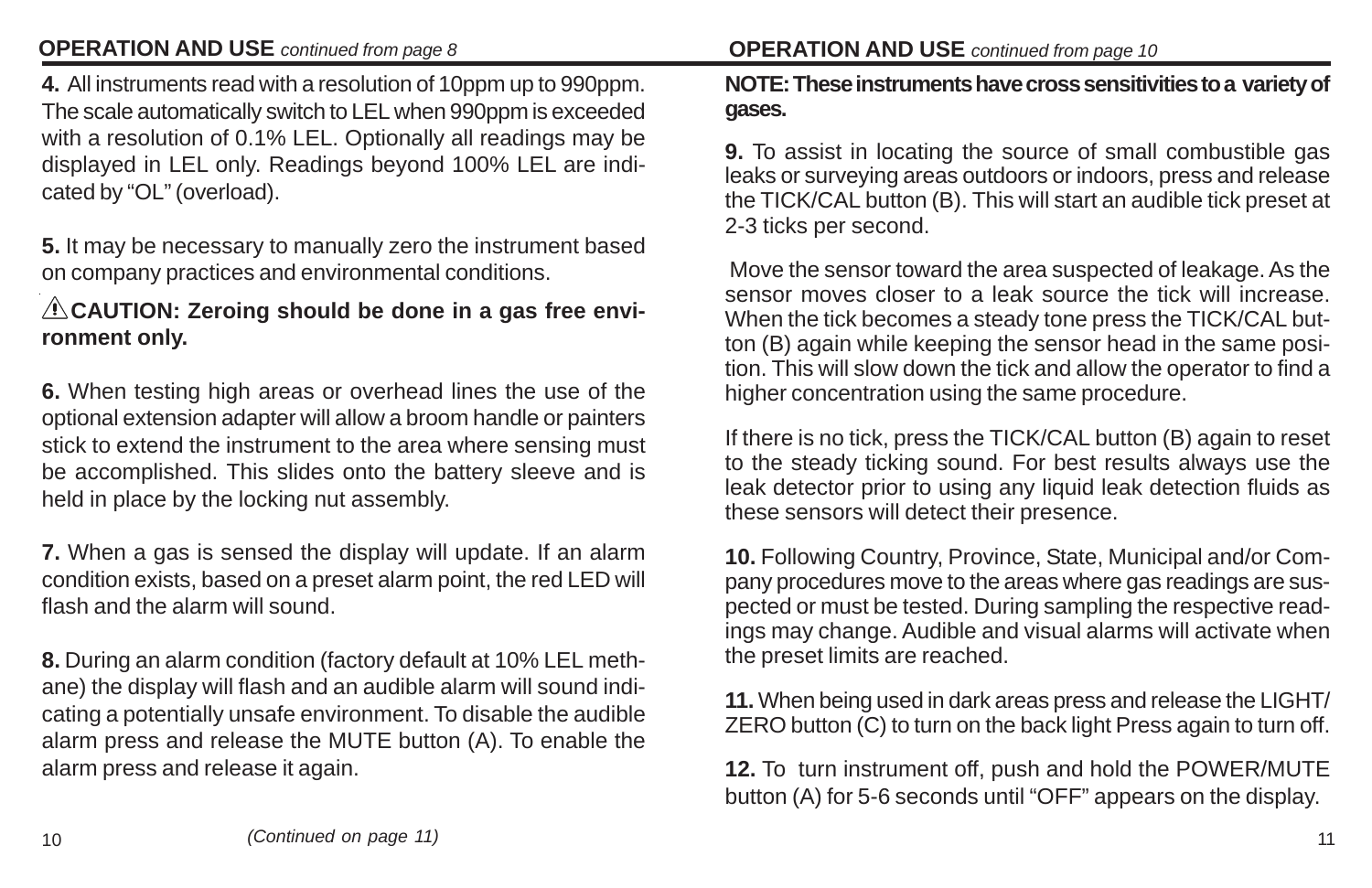## **CALIBRATION CHECK**

To verify the accuracy of any **Sensit® HXG-2d** it must be exposed to a known concentration of test gas. Any sensor that does not meet the specifications listed in this manual may require calibration or replacement.

Any time it is suspected the **Sensit® HXG-2d** is not working properly, has read "OL" or has been exposed to silicone, check calibration.

## **CALIBRATION**

Calibration is the process of setting the readings of the instrument to equal the value of the certified calibration gas. The instrument should operate for 5 minutes before calibrating.

**NOTE:** Use of calibration kits other than those offered or approved by SENSIT TECHNOLOGIES may cause inaccurate readings. Repairs may be required if the instrument fails to calibrate. Use only sensors supplied by SENSIT TECHNOLOGIES or their authorized representative.

**NOTE:** During the calibration process the numbers on the display are not the actual gas concentration.

Step 1: Prepare 50%LEL or 10% LEL Methane/Air, depending on what calibration point the unit calls for, and proper regulator and adapter.

Step 2: Press the TICK/CAL button (B) for 6 seconds until "GAS" is displayed.

#### **CALIBRATION** *continued from page 12*

Step 3: Attach the adapter to the sensor cap assembly.

Step 4: Press the TICK/CAL button (B) and the cal icon will flash and numbers will change on the display. Upon completion, the working display will appear with the gas reading.

A reading of "bAd" indicates unsuccessful calibration. Repeat process if "bAd" appears. Press the POWER/MUTE button (A) to clear the "bAd" display reading and go to the working display.

Continued unsuccessful calibrations may indicate faulty sensor. Any instrument that will not calibrate or continues to indicate "bAd" on the display, should be taken out of service. Please contact Sensit Technologies for further assistance.